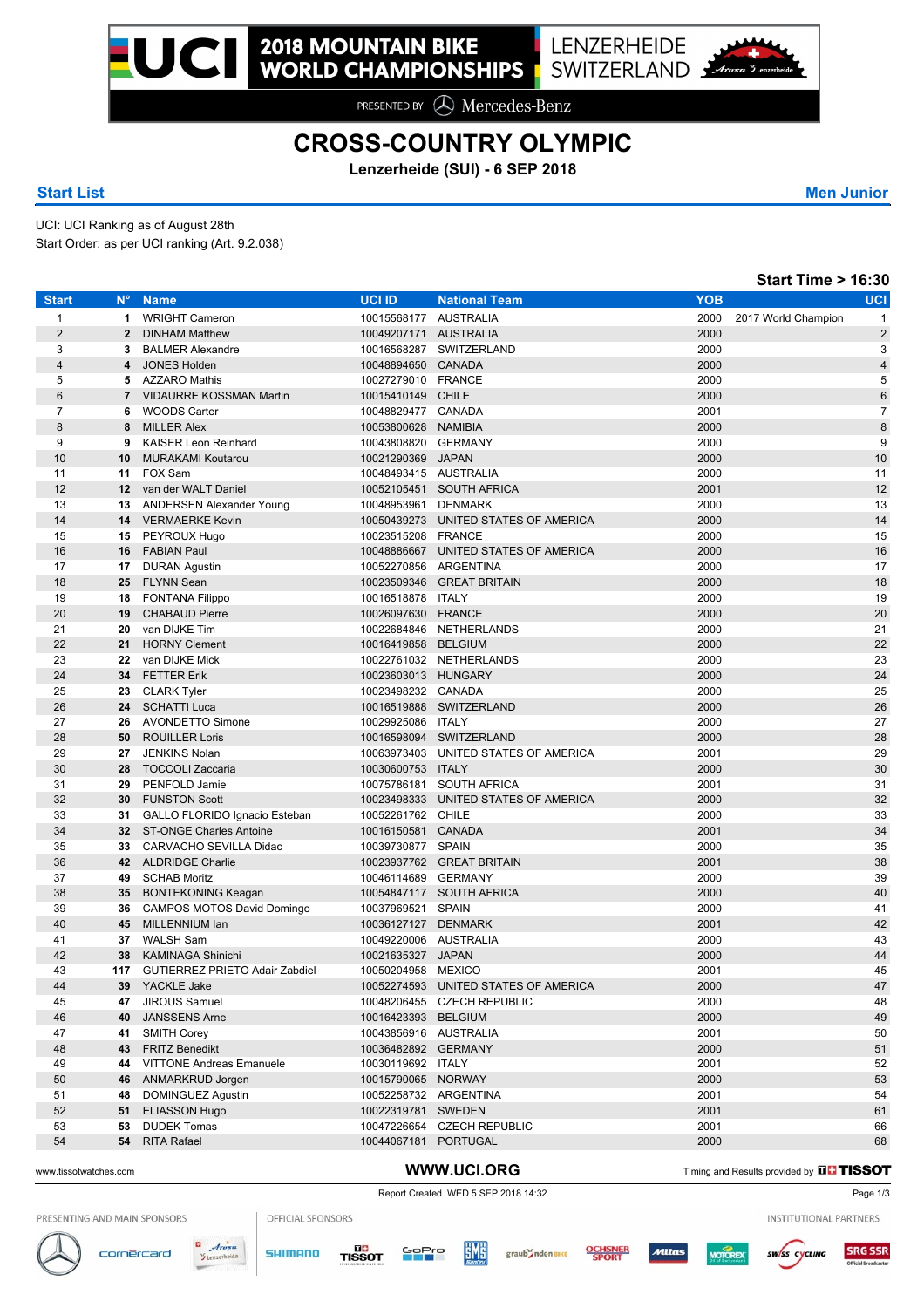PRESENTED BY **A** Mercedes-Benz

# **CROSS-COUNTRY OLYMPIC**

**Lenzerheide (SUI) - 6 SEP 2018**

| <b>Start List</b> |             |                                |                       |                                              |            | <b>Men Junior</b> |
|-------------------|-------------|--------------------------------|-----------------------|----------------------------------------------|------------|-------------------|
| <b>Start</b>      | $N^{\circ}$ | <b>Name</b>                    | <b>UCI ID</b>         | <b>National Team</b>                         | <b>YOB</b> | <b>UCI</b>        |
| 55                | 55          | <b>HEUER Markus Kaad</b>       | 10048319017 DENMARK   |                                              | 2001       | 70                |
| 56                | 56          | <b>LINDH Vilgot</b>            | 10022363130 SWEDEN    |                                              | 2000       | 72                |
| 57                | 57          | <b>JENCUS Jakub</b>            | 10046034564 SLOVAKIA  |                                              | 2001       | 74                |
| 58                | 58          | <b>CANAL BLANCO Carlos</b>     | 10040295905 SPAIN     |                                              | 2001       | 75                |
| 59                | 59          | <b>THUR Stiven</b>             |                       | 10034785089 SWITZERLAND                      | 2001       | 79                |
| 60                | 60          | <b>JONES Cameron</b>           |                       | 10021746067 NEW ZEALAND                      | 2000       | 82                |
| 61                | 81          | <b>HEMMERLING Lars</b>         | 10051098772 GERMANY   |                                              | 2000       | 84                |
| 62                | 61          | <b>IVANOV Nikolay</b>          |                       | 10036014060 RUSSIAN FEDERATION               | 2001       | 86                |
| 63                |             | 62 FUJIKI Yudai                | 10060652262 JAPAN     |                                              | 2000       | 88                |
| 64                | 63          | <b>BUZAN Silviu-Narcis</b>     | 10063843158 ROMANIA   |                                              | 2000       | 91                |
| 65                | 84          | ZAPATA UNAS Alex Juan Pablo    | 10035252006 COLOMBIA  |                                              | 2000       | 96                |
| 66                | 74          | <b>GOVEKAR Matevz</b>          | 10017582444 SLOVENIA  |                                              | 2000       | 97                |
| 67                | 64          | <b>CREIGHTON Thomas</b>        | 10017074610 IRELAND   |                                              | 2000       | 99                |
| 68                | 65          | <b>HONSA Frantisek</b>         |                       | 10047236051 CZECH REPUBLIC                   | 2000       | 100               |
| 69                | 66          | <b>HOGLUND August</b>          | 10022289368 SWEDEN    |                                              | 2001       | 101               |
| 70                | 88          | <b>MOISEEV Genadiy</b>         | 10034890577 UKRAINE   |                                              | 2001       | 112               |
| 71                | 68          | <b>TAYLOR Max</b>              |                       | 10021999075 NEW ZEALAND                      | 2001       | 115               |
| 72                | 69          | <b>BRENES MATA Sebastian</b>   |                       | 10050392187 COSTA RICA                       | 2000       | 117               |
| 73                | 70          | <b>ZANGERLE Emanuel</b>        | 10035126411 AUSTRIA   |                                              | 2000       | 126               |
| 74                | 71          | <b>KLEMENCIC Miha</b>          | 10017578000 SLOVENIA  |                                              | 2000       | 128               |
| 75                | 72          | <b>GONEN Gil-Li</b>            | 10053899244 ISRAEL    |                                              | 2000       | 130               |
| 76                | 75          | <b>BURNETT Josh</b>            |                       | 10069080653 NEW ZEALAND                      | 2000       | 135               |
| 77                | 76          | <b>HARVEY Lee</b>              | 10016652961 IRELAND   |                                              | 2001       | 141               |
| 78                | 77          | <b>MOLINA Julian Agustin</b>   | 10051403011 ARGENTINA |                                              | 2000       | 147               |
| 79                | 78          | <b>PAJUR Markus</b>            | 10016520595 ESTONIA   |                                              | 2000       | 148               |
| 80                | 79          | <b>MERIAC Tomas</b>            | 10046016376 SLOVAKIA  |                                              | 2000       | 150               |
| 81                | 80          | <b>WALTER Simon</b>            |                       | 10061625696 SWITZERLAND                      | 2000       | 151               |
| 82                | 90          | <b>BRUN Nils</b>               |                       | 10016561419 SWITZERLAND                      | 2000       | 152               |
| 83                | 82          | <b>BARROS RODRIGUEZ Adrian</b> | 10039540214 SPAIN     |                                              | 2000       | 155               |
| 84                | 83          | <b>LEVI Eitan</b>              | 10056549465 ISRAEL    |                                              | 2000       | 160               |
| 85                | 85          | FULOP Adam Istvan              | 10023604831 HUNGARY   |                                              | 2001       | 165               |
| 86                | 86          | <b>SUKHNEV Valeriy</b>         |                       | 10034983335 RUSSIAN FEDERATION               | 2000       | 166               |
| 87                | 87          | <b>WOODS Colton</b>            | 10054625532 CANADA    |                                              | 2001       | 167               |
| 88                | 89          | <b>GARCZYK Pawel</b>           | 10055994747 POLAND    |                                              | 2000       | 172               |
| 89                | 100         | <b>BIRCHILL Harry</b>          |                       | 10023853391 GREAT BRITAIN                    | 2001       | 176               |
| 90                | 91          | <b>BOTTCHER Caleb</b>          |                       | 10021808513 NEW ZEALAND                      | 2001       | 201               |
| 91                | 92          | <b>HEIKKILA Niko</b>           | 10045813383 FINLAND   |                                              | 2001       | 209               |
| 92                | 95          | <b>HUNJAK Stjepan</b>          | 10028437350 CROATIA   |                                              | 2001       | 220               |
| 93                | 94          | <b>JOHNSTON Connor</b>         |                       | 10021757787 NEW ZEALAND                      | 2001       | 225               |
| 94                | 97          | SILAGHI Vasile-Gabriel         | 10063185477           | <b>ROMANIA</b>                               | 2001       | 240               |
| 95                | 98          | <b>PETAKS Rodzers</b>          | 10052178708 LATVIA    |                                              | 2001       | 271               |
| 96                | 99          | <b>JUAREZ David</b>            |                       | 10058815629 BOLIVARIAN REPUBLIC OF VENEZUELA | 2001       | 272               |
| 97                |             | 101 RAISBERG Nadav             | 10056551990 ISRAEL    |                                              | 2001       | 287               |
| 98                |             | 102 DANKOWSKI Dominik          | 10055321811 POLAND    |                                              | 2000       | 290               |
| 99                |             | 105 NAF Mirco                  |                       | 10016543029 SWITZERLAND                      | 2000       | 294               |
| 100               |             | 110 FOLGUERA DIAZ Kilian       | 10022243700 ANDORRA   |                                              | 2000       | 296               |
| 101               |             | 104 PILIPCHUK Mikhail          |                       | 10034917455 RUSSIAN FEDERATION               | 2000       | 323               |
| 102               |             | 106 KATZMAN Omer               | 10055883805 ISRAEL    |                                              | 2000       | 367               |
| 103               |             | 108 VEGA CORDOVA Andre Alonso  | 10052563876 CHILE     |                                              | 2000       | 380               |
| 104               |             | 109 GYAGANG Kedup              |                       | 10034786305 SWITZERLAND                      | 2001       | 393               |
| 105               |             | 111 EYDT Markus                | 10036430655 GERMANY   |                                              | 2001       | 461               |
| 106               |             | 112 WICKENS Maxwell            |                       | 10022021509 NEW ZEALAND                      | 2000       | 522               |
| 107               |             | 113 HANGQUART Rangsiman        | 10079687605 THAILAND  |                                              | 2001       | 546               |
| 108               |             | 114 WISNIEWSKI Wiktor          | 10054867527 POLAND    |                                              | 2001       | 608               |
| 109               |             | 115 SIRIMONGKHON Phunsiri      | 10072421392 THAILAND  |                                              | 2001       | 797               |
| 110               |             | 116 BEDOYA BOTERO Jeronimo     | 10035259076 COLOMBIA  |                                              | 2001       |                   |
|                   |             |                                |                       |                                              |            |                   |

Entries / NOCs: 110/42

| www.tissotwatches.com        |                         |                   |        | WWW.UCI.ORG                         |            |                  |                         |              | Timing and Results provided by <b>DD</b> TISSOT |                        |                                               |  |
|------------------------------|-------------------------|-------------------|--------|-------------------------------------|------------|------------------|-------------------------|--------------|-------------------------------------------------|------------------------|-----------------------------------------------|--|
|                              |                         |                   |        | Report Created WED 5 SEP 2018 14:32 |            |                  |                         |              |                                                 |                        | Page 2/3                                      |  |
| PRESENTING AND MAIN SPONSORS |                         | OFFICIAL SPONSORS |        |                                     |            |                  |                         |              |                                                 | INSTITUTIONAL PARTNERS |                                               |  |
| cornercard                   | $\blacksquare$<br>Arosa | <b>SHIMANO</b>    | TISSOT | <b>GoPro</b>                        | <b>EME</b> | graub Inden BIKE | <b>OCHSNER</b><br>SPORT | <b>Mitas</b> | <b>MOTOREX</b>                                  | <b>SW/SS CYCLING</b>   | <b>SRG SSR</b><br><b>Official Broadcaster</b> |  |